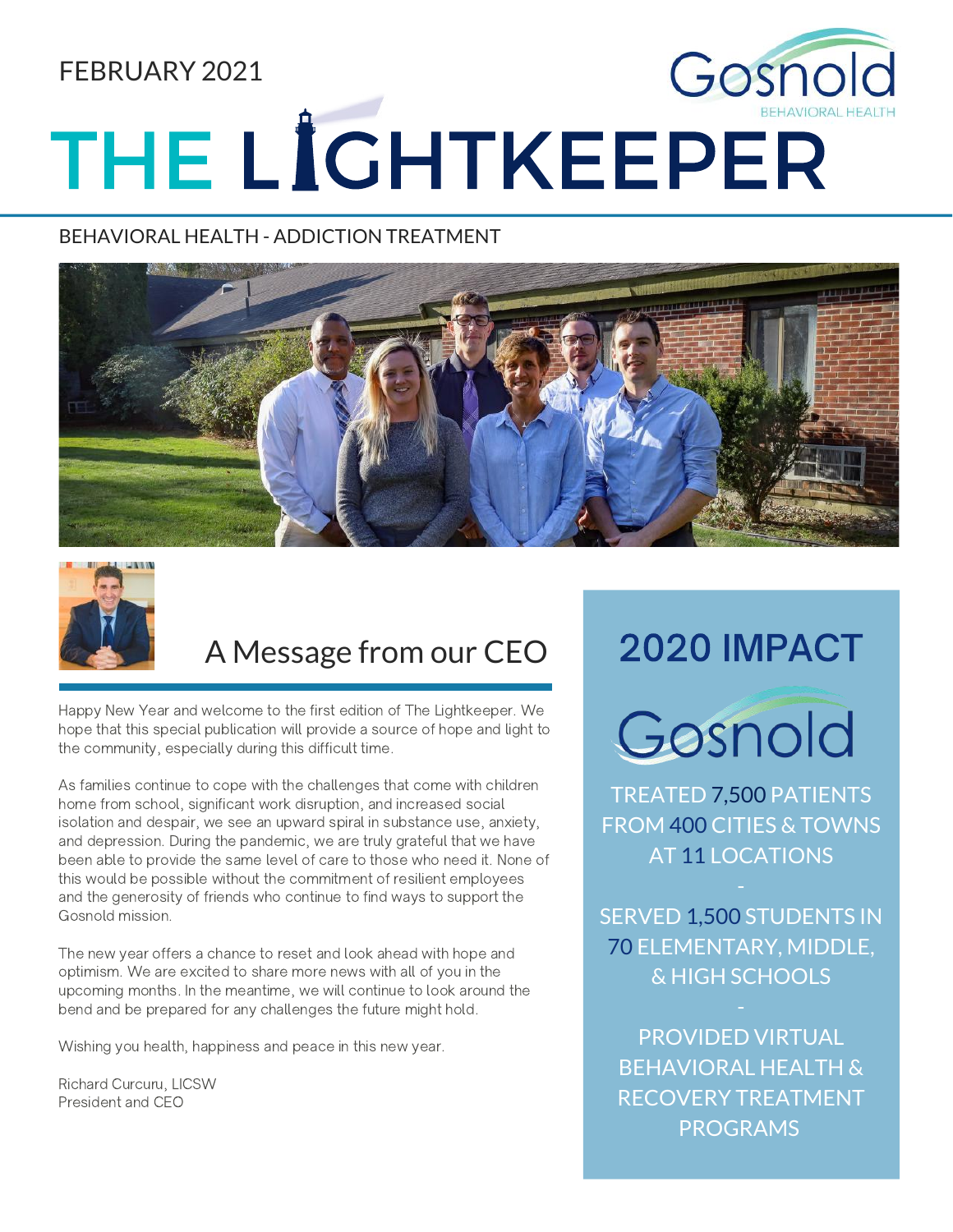Thanks to the generosity of donors and community partners, Gosnold was able to raise over \$100,000 in the month of December to close out the year.

We are deeply grateful to the individuals, foundations and businesses who continue to support our important work, even during this challenging time.



Gosnold was delighted to participate in the 2020 "A Community Thrives" Annual Challenge. This grantmaking and crowdfunding program from the USA Today Network is an initiative of the Gannett Foundation and supports nonprofit organizations across the country.

## GIWHG DAY  $\overline{\phantom{a}}$

The Falmouth Walk benefits several Falmouth area charities and non-profit causes. Last year, thanks to the walkers, donors, and sponsors we were able to distribute over \$28,000, including a generous donation to Gosnold.

We are truly appreciative of this partnership and the Falmouth Walk's continuing support of our programs.

Pictured (left): Gosnold Chief Development and External Relations Officer Kevin Ralph, Falmouth Walk President Thomas Walwrath, and Falmouth Walk Vice President Russ Pelletier



In a time of global crisis and disconnection, the Giving Tuesday movement allows communities to unleash generosity together.

Special thanks to Dan McCarthy and The Quincy Group who lead in both dollars raised and total number of donations to Gosnold for Giving Tuesday 2020.

Gosnold participated in The National Sticker Shock Campaign on Friday, November 20, 2020. This week statistically has the highest rate of alcohol sales over any other week in the year. The National Sticker Shock Campaign encourages communities to work together to educate adults of the importance to not furnish alcohol to minors.

Gosnold produced and distributed over 19,000 stickers to local liquor stores in the Falmouth, Mashpee and Bourne areas with support from the Yarmouth Substance Abuse Commission, The Bourne Coalition, and the John Wesley United Methodist Church of Falmouth.



If you would like to make a tax-deductible donation to Gosnold, please visit [gosnold.org/donate](http://gosnold.org/donate) or mail your check to: Gosnold, Inc. – 200 Ter Heun Drive, Falmouth, MA 02540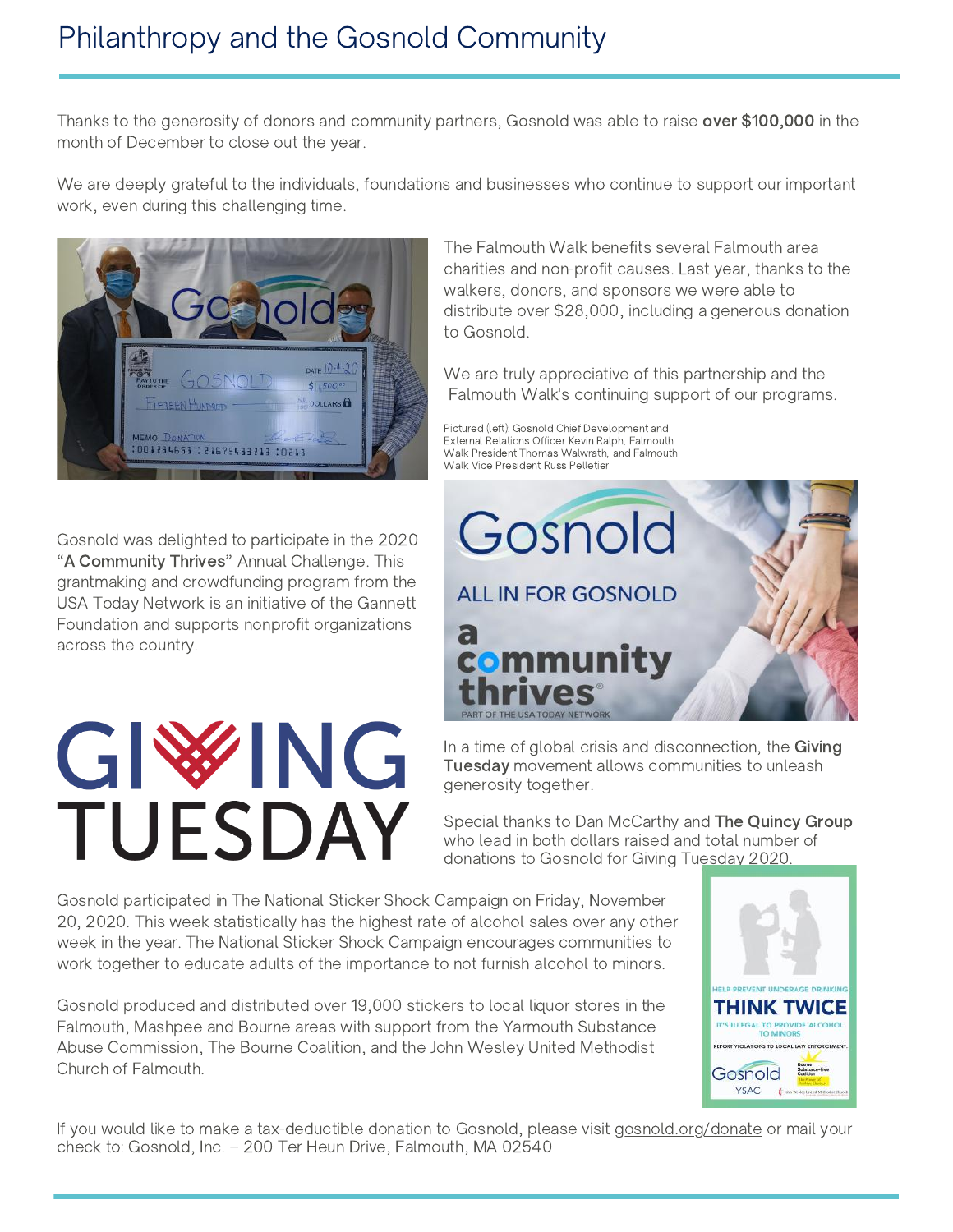## Impact

## VIRTUAL ADDICTION TREATMENT



31% of Gosnold patients identify with a cooccuring Mental Health and Substance Abuse diagnosis and Gosnold providers are readily prepared to provide appropriate treatment.

The Partial Hospitalization Program (PHP) is an adult (18+) day treatment service that specializes in mental health and dual-diagnosis (mental health and substance use disorder).

Patients receive individualized, focused and goal-oriented treatment to help facilitate stabilization of symptoms in a less restrictive, non-inpatient environment.

Patients receive intensive group therapy including: Cognitive Behavioral Therapy (CBT), Dialectical Behavior Therapy (DBT), psychoeducation and expressive therapy.

Our full offering of Partial Hospitalization Program (PHP) services will continue to be available through our telehealth and virtual platforms.

**8 3 % of Gosnold patients engage in more than 1 program**<br> **8 3 % of Gosnold patients engage in more than 1 program**<br>
while implementing the **multidisciplinary** team approach while implementing the multidisciplinary team approach.